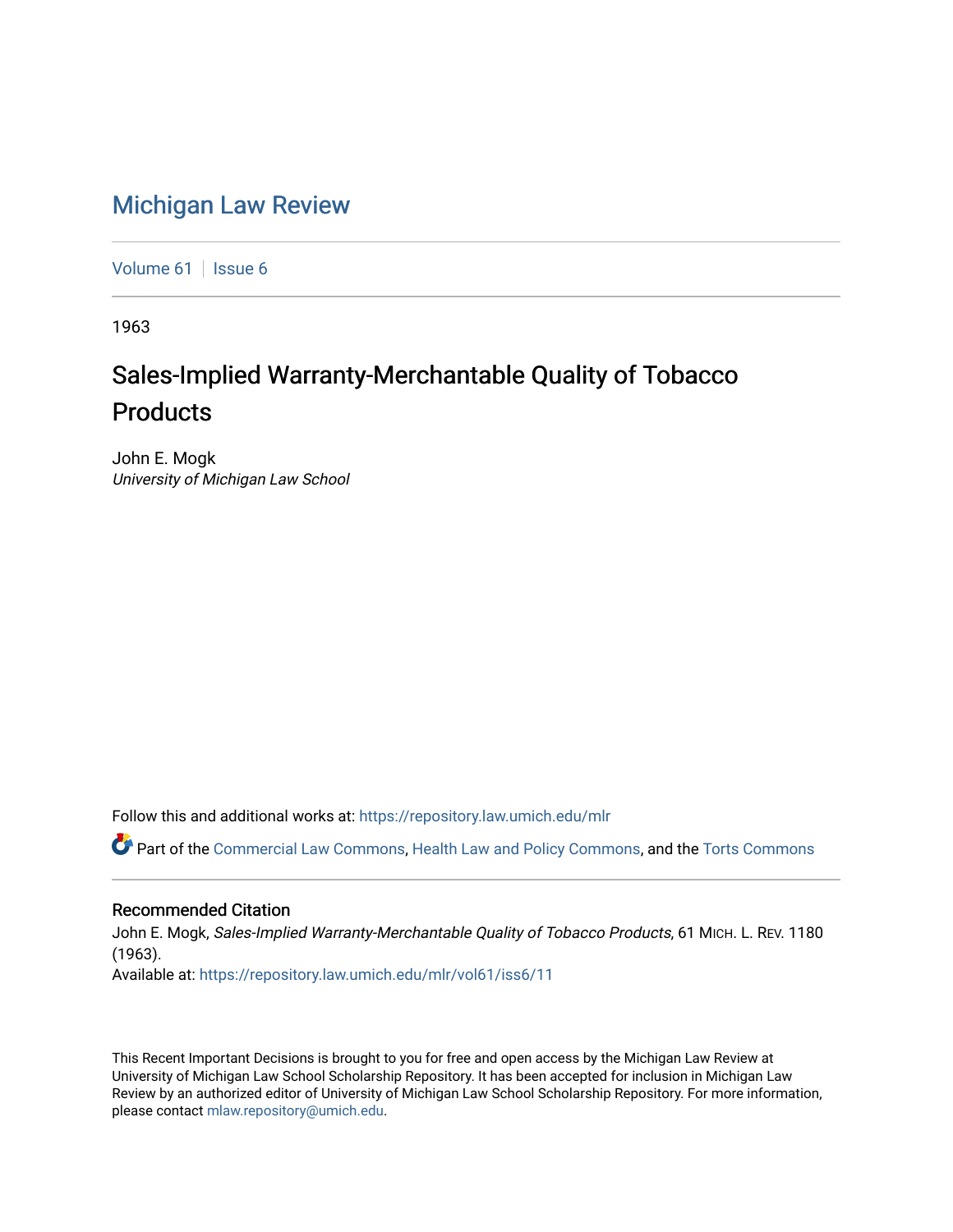SALES-IMPLIED WARRANTY-MERCHANTABLE QUALITY OF TOBACCO PRODUCTS-Decedent's widow<sup>1</sup> and the administrator of his estate<sup>2</sup> brought a consolidated suit against the American Tobacco Company on six theories

1 Suit was filed under the Florida wrongful death statute. FLA. STAT. §§ 768.01, .02 (1959). 2 Decedent sued American Tobacco Company in December 1957, claiming that he

had incurred lung cancer as a result of smoking defendant's cigarettes. Several months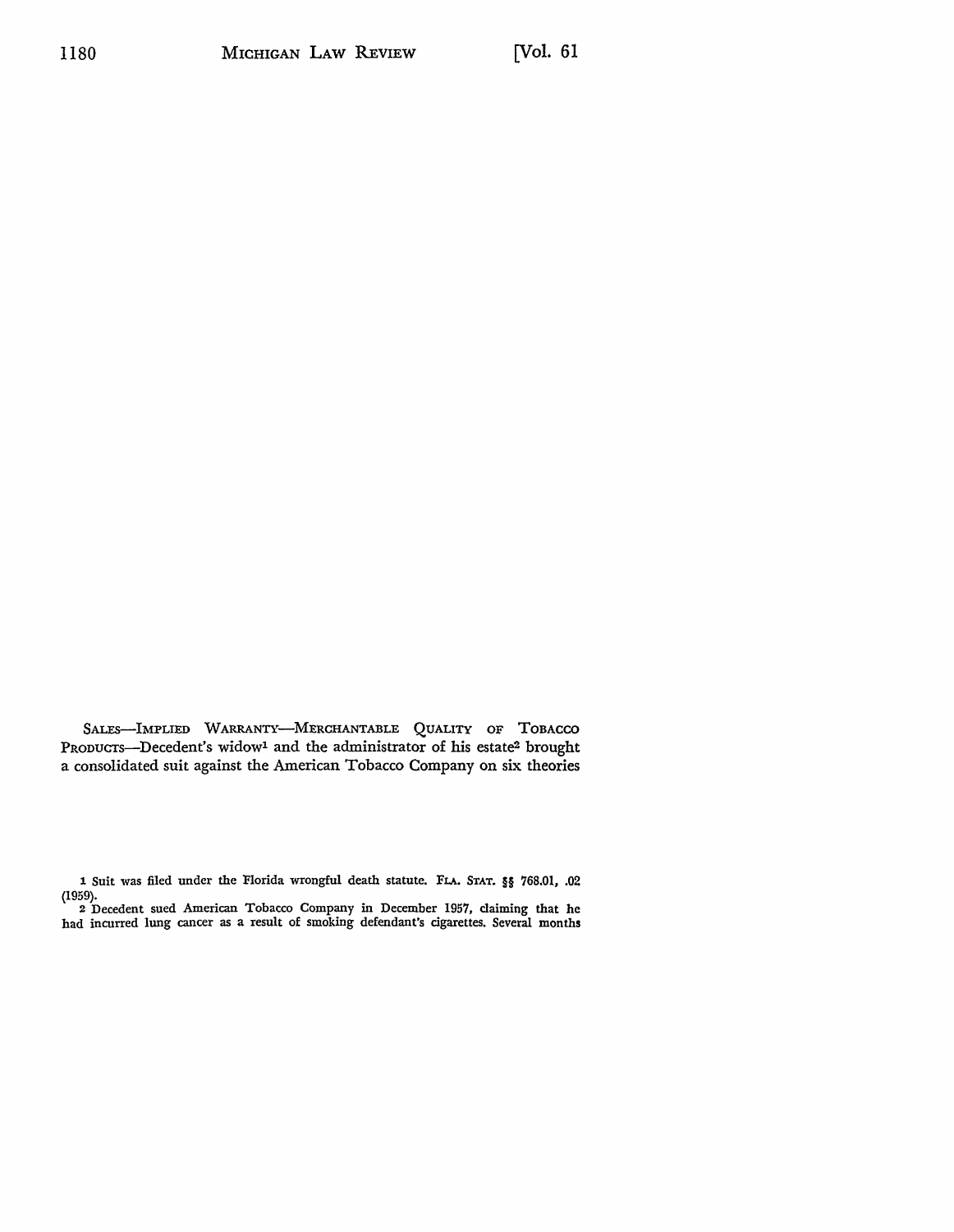of liability3 for the death of decedent, allegedly caused by lung cancer purportedly contracted from the smoking of defendant's cigarettes. At the close of plaintiff's evidence, the district court directed a verdict for defendant on all counts except those of implied warranty and negligence. The jury determined that, although defendant's cigarettes were the cause of decedent's lung cancer and resultant death, defendant had no means of knowing that the cigarettes would cause cancer. On appeal of the implied warranty charge to the Court of Appeals for the Fifth Circuit, *held,*  affirmed, one judge dissenting. Defendant cannot be held liable for consequences which were not foreseeable through the use of ordinary human skill and foresight.4 *Green v. American Tobacco Co.,* 304 F.2d 70 (5th Cir. 1962).

As early as the middle of the fifteenth century judges and legal writers discussed a doctrine of strict liability, in the nature of warranty, relating to sellers of food.5 This doctrine was essentially a return to the old common-law principle of liability without fault<sup>6</sup> and provided plaintiffs with an alternative cause of action to that based upon negligence. English judges originally associated the doctrine with the tort action of deceit, but, as contract law developed, it was swept into the action of assumpsit.<sup>7</sup> Today, although uncertainty still exists as to whether this warranty-based liability falls within tort or contract law,8 under either theory the effect is the same<sup>9</sup>—that of strict liability, without fault, being imposed upon sellers of food.10 Writers reflect several judicially proffered justifications for this imposition of strict liability.11 First, the public interest in human life, health and safety demands that the consumer be given the maximum possible protection. Second, the seller in such situations has induced the

later decedent died and the claim passed under the Florida survival act to his son, as administrator of his estate. FLA. STAT. § 45.11 (1959).

<sup>3</sup>The theories of liability were breach of implied warranty, breach of express warranty, negligence, misrepresentation, battery, violation of the Federal Food, Drug and Cosmetic Act [52 Stat. 1040 (1938), as amended, 21 U.S.C. §§ 301-92 (1958)], Federal Trade Commission Act [38 Stat. 717 (1914), as amended, 15 U.S.C. §§ 41-77 (1958)], and the Florida Food, Drug and Cosmetic Act (FLA. STAT. § 500.01 (1959)].

4 A petition was granted for rehearing to the Supreme Court of Florida to certify the question of the law of Florida. FLA. STAT. § 25.031 (1959).

5 See Prosser, *The Assault Upon the Citadel (Strict Liability to the Consumer),*  69 YALE L.J. 1099, 1104 & nn. 31 & 32 (1960).

<sup>6</sup>See Plant, *Strict Liability of Manufacturers for Injuries Caused by Defects in Products-An Opposing View,* 24 TENN. L. REv. 938, 939 (1957).

<sup>7</sup>PROSSER, TORTS § 83, at 493 (2d ed. 1955); Prosser, *supra* note 5, at 1126.

8 See RESTATEMENT (SECOND), TORTS § 402A (Tent. Draft No. 6, 1961); 1 WILLISTON, SALES § 197 (rev. ed. 1948).

fl Reference is made only to the type of liability and not to the procedural distinctions such as survival of actions, the statute of limitations, the measure of damages or recovery for wrongful death that may exist between tort and contract law.

10 E.g., Ireland v. Louis K. Liggett Co., 243 Mass. 243, 137 N.E. 371 (1922); Simon v. Graham Bakery, 31 N.J. Super. 117, 105 A.2d 877 (1954).

11 Green, *Should the Manufacturer of General Products Be Liable Without Negligence1,* 24 TENN. L. REv. 928 (1957); Prosser, *supra* note 5, at 1124. See also Calabresi, *Some Thoughts on Risk Distribution and the Law of Torts,* 70 YALE L.J. 499 (1961).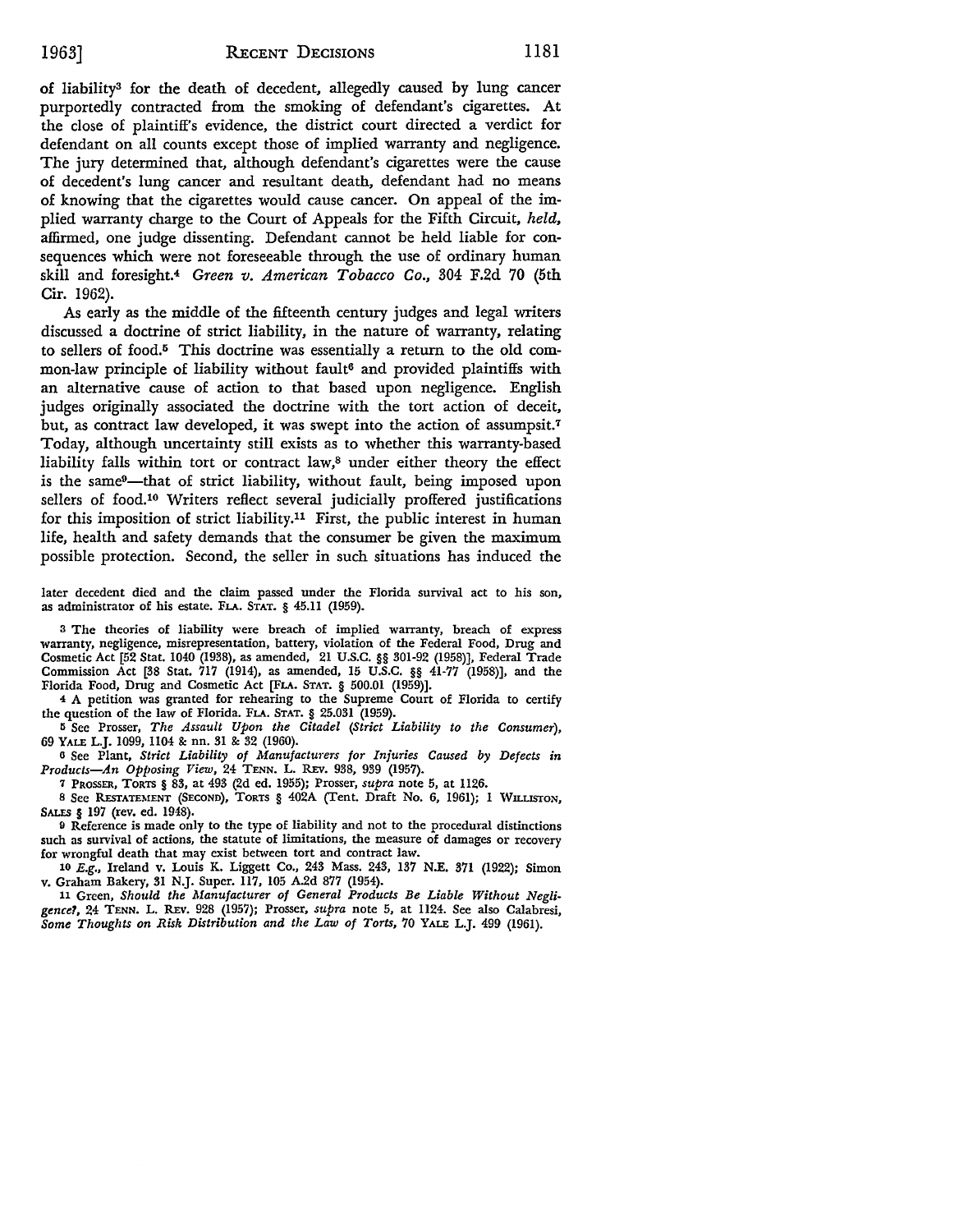consumer to purchase the goods by placing them on the market and by representing, at least impliedly, that they are suitable and safe for use. Third, the free enterprise system, and consumers as a group, are more able to bear the loss than the victim. The rationale implicit in these attitudes is that defective food is so ultrahazardous that, when neither party is at fault, the one releasing the injurious force should bear the loss.12 By analogy, the implied warranty doctrine has been extended beyond defective food in many jurisdictions to encompass other products considered to be sufficiently hazardous.13

The implied warranty theory does not, however, render the seller of a defective commodity strictly liable for all injuries resulting from any use to which his product is put. Rather, it extends only to the ordinary uses for which the product was intended and sold,<sup>14</sup> and the product need not be of the highest, or even the average, quality of the industry15 to be considered merchantable.16 It has been asserted that the ordinary use of cigarettes merely involves the lighting and burning of tobacco and, as such, an injury caused by inhaled smoke lies outside the scope of implied warranty liability.17 However, common sense indicates that the ordinary use of cigarettes includes the inhaling and exhaling of smoke into and through the mouth, throat and lungs. In medical circles today it is generally conceded,<sup>18</sup> and the jury in the principal case found,<sup>19</sup> that smoking can cause cancer. A product cannot be "fit" for a contemplated use, in legal parlance, when such use results in serious injury. Thus, if the smoking of tobacco products is found to be cancer-forming, every cigarette would be unmerchantable, and injuries resulting therefrom should be recoverable. Before imposing liability, however, the court in the principal case would

12 Blanton v. Cudahy Packing Co., 154 Fla. 872, 19 So. 2d 313 (1944). *Cf.* Luthringer v. Moore, 31 Cal. 2d 489, 190 P.2d 1 (1948). See generally EHRENZWEIG, NEGLIGENCE WITHOUT FAULT (1951). See also Plant, *supra* note 6.

13 Ross v. Philip Morris Co., Civil No. 9494, W.D. Mo., Oct. 22, 1959, *modifying*  164 F. Supp. 683 (W.D. Mo. 1958) (cigarette); Free v. Sluss, 87 Cal. App. 2d 933, 197 P.2d 854 (1948) (soap); Graham v. Bottenfield's, Inc., 176 Kan. 68, 269" P.2d 413 (1954) (hair dye); Simpson v. American Oil Co., 217 N.C. 542, 8 S.E.2d 813 (1940) (insecticide).

14 Warranties on the sale of goods are governed by the Uniform Sales Act, a codifica• tion of the common-law rules, or the Uniform Commercial Code, in all but a few states. UNIFORM SALES Acr §§ 15(1), (2); UNIFORM COMMERCIAL CODE §§ 2-314 to -315. See PROSSER, TORTS § 83, at 494 (2d ed. 1955); Prosser, *The Implied Warranty of Merchantable Quality,*  27 MINN. L. REv. 117, 138 (1943).

15 Wilson v. Lawrence, 139 Mass. 318, 1 N.E. 278 (1885). See 1 WILLISTON, *op. cit, supra* note 8, § 243; Prosser, *The Implied Warranty of Merchantable Quality,* 27 **MINN,**  L. REv. 117, 138 (1943).

16 "Merchantable" under the Uniform Sales Act and Uniform Commercial Code means that a product is fit for ordinary uses and purposes for which it is sold. PROSSER, TORTS § 83, at 495 (2d ed. 1955).

17 See 42 B.U.L. REv. 250 (1962); 50 **CALIF,** L. REv. 566 (1962).

1s See Pritchard v. Liggett & Myers Tobacco Co., 295 F.2d 292 (3d Cir. 1961), in which plaintiff offered 795 articles allegedly dealing with harmful effects of smoking upon the human body. See generally Brumfield, *Liabilities of Tobacco Industry: Cancer*  and Its Relationship to Smoking-Is It Actionable?, in 1958 TRIALS AND TORT TRENDS 1.

10 Principal case at 71.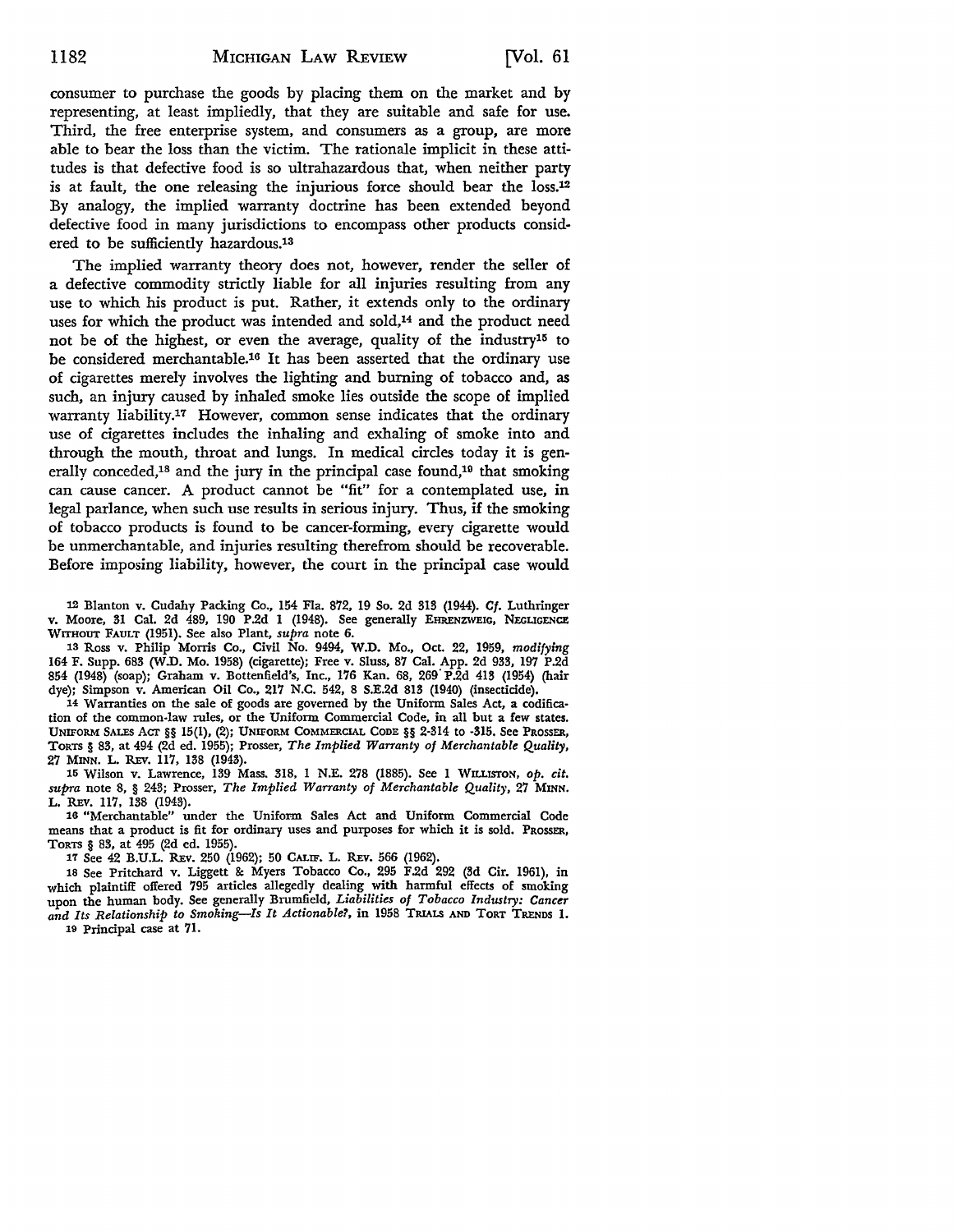## 1963] RECENT DECISIONS 1183

require that sellers have a means available to gain knowledge of the product's defect. Yet, since implied warranty is a doctrine which has developed separately from concepts of negligence, liability should not be dependent upon a finding of fault or lack of due care.<sup>20</sup> In fact, the weight of authority has distinguished the two doctrines by requiring proof of actual or implied knowledge of relevant circumstances only in a negligence-based action.21 Moreover, the prinicpal reasons underlying a strict liability approach-the public's interest in life, health and safety, the consumer's induced reliance upon the seller and his relative inability to bear the lossdo not require that the seller have knowledge of the defect.<sup>22</sup>

Although the thirty to forty thousand deaths resulting from lung cancer each year, which form a potentially extensive basis for litigation, place tobacco companies in a precarious situation,<sup>23</sup> representatives of a deceased smoker are nevertheless not assured of recovery, as the law has been reluctant to protect a man from his own folly. In general, courts have limited the imposition of strict liability to those situations in which the consumer has relied upon the seller,<sup>24</sup> a circumstance which can hardly exist when the defect is of such a nature that it is or should be known to the consumer. Moreover, the defenses of assumption of risk and contributory negligence have been made available to sellers in strict liability actions against plaintiffs who have later discovered the defect and nevertheless proceeded to make use of the product.<sup>25</sup> As early as the seventeenth century men were writing about the adverse effects of smoking on the human body,<sup>26</sup> which, although not as pronounced as those from alcohol, have still been discernible. Recently a great deal of information has been released to the American public through current publications and by various health

20 See note 10 *supra.* 

21 E.g., Carter v. Hector Supply Co., 128 So. 2d 390 (Fla. 1961); Pietrus v. J. R. Watkins Co., 229 Minn. 179, 38 N.W.2d 799 (1949). See PROSSER, *op. cit. supra* note 16, at 494; 1 WILLISTON, *op. cit. supra* note 8, § 242.

22 See note 12 *supra.* For a recent decision following the prevailing authority [e.g., Ward v. Great Atl. &: Pac. Tea Co., 231 Mass. 90, 120 N.E. 225 (1918); Ryan v. Progressive Grocery Stores, 255 N.Y. 388, 175 N.E. 105 (1931); Bonenberger v. Pittsburgh Mercantile Co., 345 Pa. 559, 28 A.2d 913 (1942)] in holding that knowledge is not a requisite to a finding of strict liability, see Sencer v. Carl's Mkts., Inc., 45 So. 2d 671 (Fla. 1950), where a retailer was held liable for a packaged goad's defects which he had no practical means to discover.

23 This figure represents only the number of annual deaths in the United States from lung cancer and does not include the many other injuries that may be attributed to smoking or those injuries which are discovered and actionable in the absence of death. See Time, July 6, 1962, p. 29. See generally Readers Digest, June 1962, p. 45.

24 E.g., Smith v. Burdine's, Inc., 144 Fla. 500, 198 So. 223 (1940); Berger v. E. Berger &: Co., 76 Fla. 503, 80 So. 296 (1918); Rosenbush v. Learned, 242 Mass. 297, 136 N.E. 341 (1922); Wavra v. Karr, 142 Minn. 248, 172 N.W. 118 (1919). See generally PROSSER, *op. cit. supra* note 16, at 494; 1 ·wILusrON, *op. cit. supra* note 8, § 242; Prosser, *supra* note 15.

25 E.g., Arthur v. Merchants' Ice&: Cold Storage Co., 173 Cal. 646, 161 Pac. 121 (1916); Hosmer v. Camey, 228 N.Y. 73, 126 N.E. 650 (1920); Brown v. Barber, 26 Tenn. App. 534, 174 S.W.2d 298 (1943).

20 Brumfield, *supra* note 18, at 2.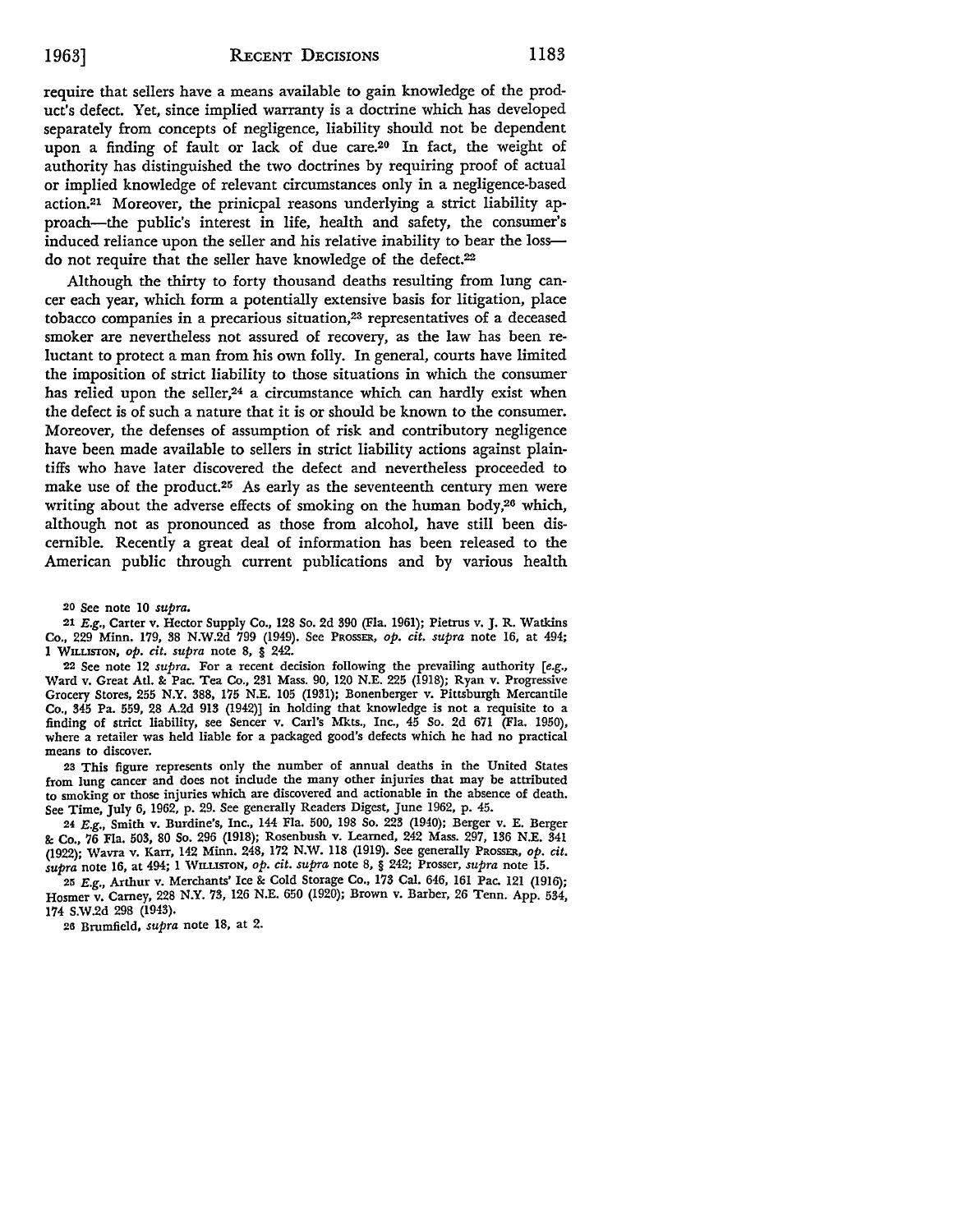groups on the cancer-causing effects of smoking.27 That these warnings have not gone unheeded is evidenced by the fact that a substantial percentage of sixty million smokers has switched to filter-tip cigarettes.28 Thus, persuasive evidence exists to show that smokers are well aware of the possible harm caused by smoking tobacco and, as such, should be precluded from recovery.<sup>29</sup> It is also common knowledge that overconsumption of a variety of products will cause physical harm.<sup>30</sup> The standard of merchantable quality does not require a product to be fit for an uncontemplated use.31 The decedent in the principal case smoked from one to three packages of cigarettes a day-an extraordinarily large smoking appetite. Medical statistics indicate that he thereby tripled or quadrupled his susceptibility to lung cancer,<sup>32</sup> and that he may not have been injured at all had he smoked fewer cigarettes--many smokers never contract lung cancer.<sup>33</sup> If, as a question of fact, a decedent's smoking habit is determined to constitute overconsumption, and thus an uncontemplated use of cigarettes, as the principal factor causing his injury, the implied warranty theory should seemingly be unavailable as a basis of recovery.

In spite of the smoker's assailable position, cigarette manufacturers are presently in a dilemma. The defenses available to them are impractical, for disclaimers, warnings or any admission that smoking causes cancer will undoubtedly have an adverse effect on the volume of cigarette sales. However, retailers might find these arguments a useful defense, inasmuch as cigarettes would usually comprise but a small part of their total sales. Moreover, the statute of limitations in many states may act as a bar to plaintiff's claim against either party where the cancer can be proved to have lain dormant for the statutory period.34 Retailers will continue to be principally liable in about half of the states, and their recourse to indemnity by the manufacturer for recoveries resulting from his defective product is not wholly adequate.35 The principal case gives rise to a somewhat paradoxical situation, for a seller of cigarettes may distribute an unmerchant-

27 See id. at 4; Ladies Home J., Dec. 1956, p. 160; Life, June 11, 1956, p. 126; Newsweek, June 18, 1962, p. 74; Newsweek, March 19, 1962, p. 78; Readers Digest, June 1962, p. 45; Time, March 23, 1962, p. 44; Time, Jan. 25, 1960, p. 64; Time, July 5, 1954, p. 37; U.S. News &: World Report, July 26, 1957, p. 68. Interestingly, Italy has banned all advertising of cigarettes. See Bus. Week, June 16, 1962, p. 29.

28 See Brumfield, *supra* note 18, at 35; Readers Digest, July 1961, p. 71.

29 Analogically, recoveries against manufacturers for harm resulting from the consumption of whiskey are virtually non-existent, since all are presumed to know of its possible deleterious effects. See Pritchard v. Liggett &: Myers Tobacco Co., 295 F.2d 292, 302 (3d Cir. 1961).

30 See REsrATEMENT (SECOND), TORTS § 402A (Tent. Draft No. 6, 1961).

31 See note 16 *supra.* 

32 See NATIONAL HEALTH EDUCATION COMMITTEE, INC., SUMMARIES OF REPORTS ON REsEARCH PROGRESS AGAINST CANCER (1958); Newsweek, June 18, 1962, p. 74.

33 There are sixty million smokers in the United States and only thirty thousand deaths from lung cancer annually. See generally Brumfield, *supra* note 18.

34 *Contra,* Urie v. Thompson, 337 U.S. 163 (1948). See 62 W. VA. L. REv. 94 (1960). 35 Prosser, *supra* note 5, at 1123.